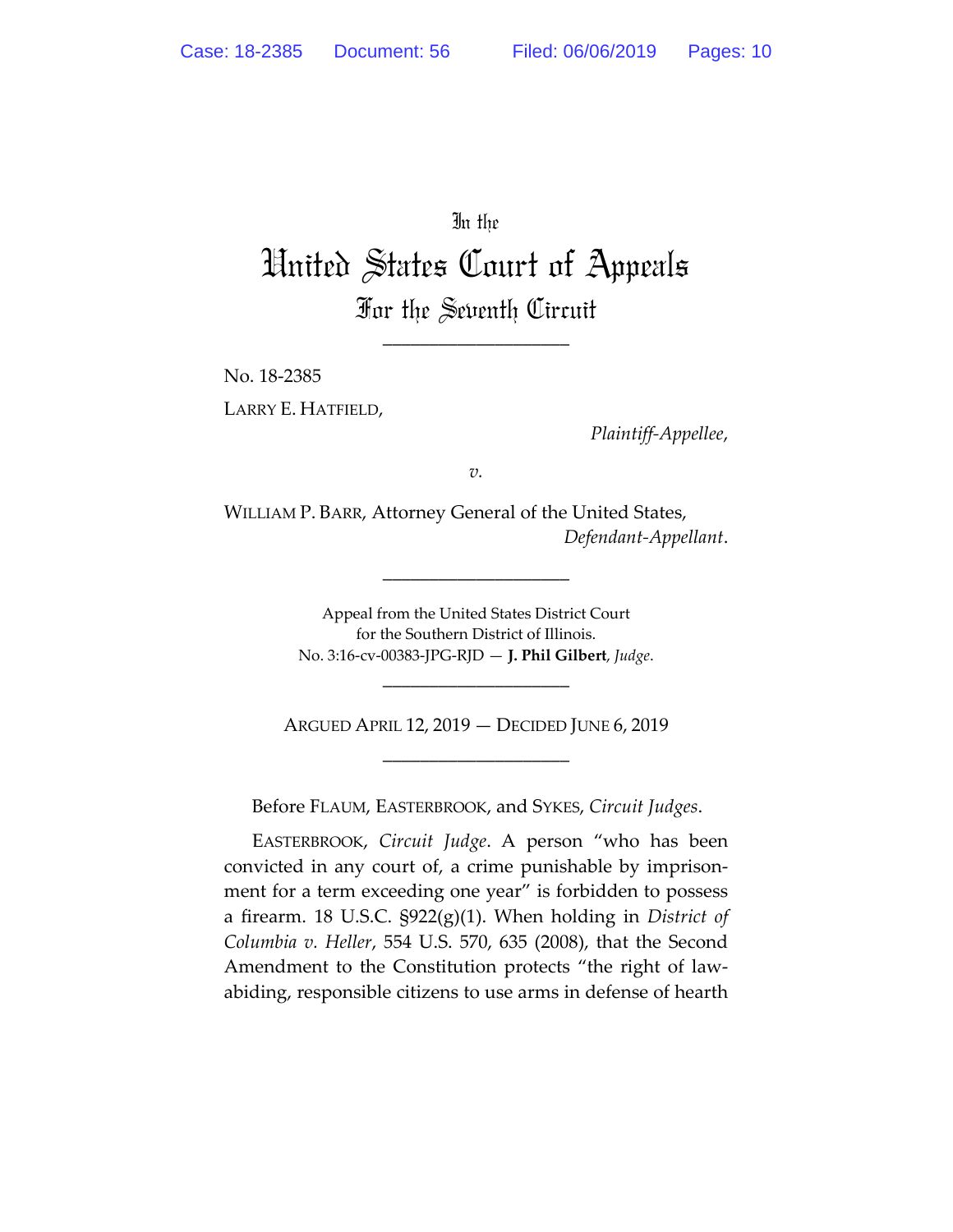2 No. 18‐2385

and home", the Court added that "nothing in our opinion should be taken to cast doubt on longstanding prohibitions on the possession of firearms by felons" (*id*. at 626). *McDon‐ ald v. Chicago*, 561 U.S. 742, 786 (2010) (plurality opinion), "repeat[s *Heller*'s] assurances" that felon‐dispossession stat‐ utes are valid. Notwithstanding these statements, a district judge concluded in this suit that §922(g)(1) violates the Sec‐ ond Amendment by preventing nonviolent felons from pos‐ sessing guns. *Hatfield v. Sessions*, 322 F. Supp. 3d 885 (S.D. Ill. 2018). We recently held otherwise, see *Kanter v. Barr*, 919 F.3d 437 (7th Cir. 2019), and conclude that *Kanter* governs this appeal as well.

Kanter was convicted of mail fraud, 18 U.S.C. §1341, for bilking the Medicare program. He was sentenced to 366 days in prison. After release he contended that  $\S 922(g)(1)$  is invalid, as applied to him, because fraud is not a violent crime, and his conviction therefore does not portend misuse of fire‐ arms. We rejected that contention—not just because it ap‐ pears to be inconsistent with the Supreme Court's state‐ ments but also because fraud is a thought‐out crime that demonstrates disdain for the rights of others and disrespect for the law. Whatever may be true of spontaneous or victim‐ less crimes, a person convicted of fraud is not the sort of law‐abiding, responsible citizen to whom *Heller* referred.

Hatfield contends that his crime is less serious than Kan‐ ter's because he was sentenced to three years' probation ra‐ ther than imprisonment. That's true, but the kind of crime is the same: fraud to get federal benefits to which the applicant was not entitled. Hatfield applied for and received benefits from the Railroad Retirement Board, representing that he was unemployed. In fact he was still working. His false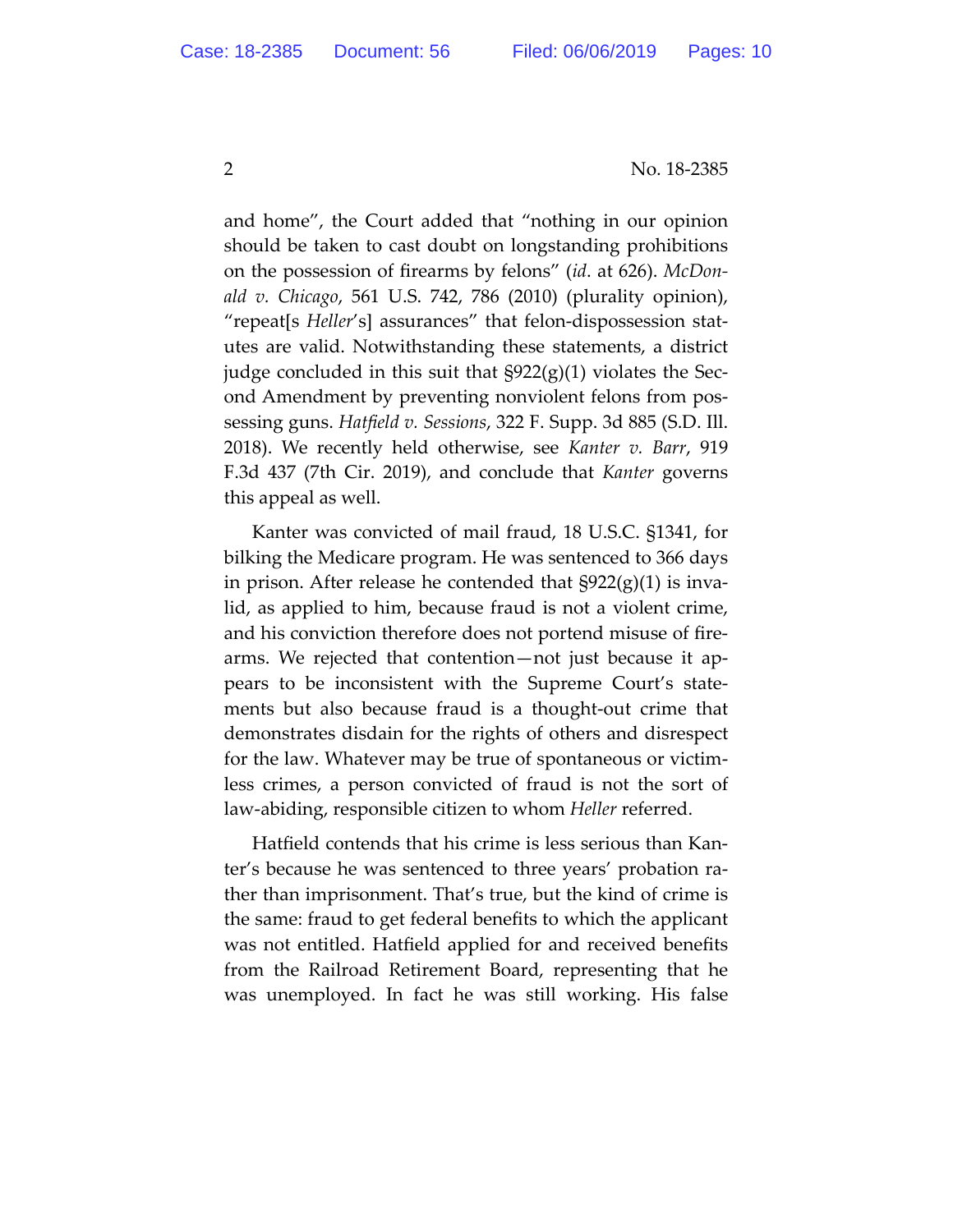statements violated 18 U.S.C. §1001(a). Hatfield's fraud cost the federal government less than \$2,000 (at least, the single count of conviction specified a wrongful gain of only \$1,628), while Kanter's fraud cost federal taxpayers at least \$375,000 and probably a good deal more. (Kanter agreed to a civil settlement of \$27 million.) But both crimes were carried out over six or more months and reflected studied efforts to avoid legal obligations. The maximum penalty for each crime was at least five years in prison, well over the one‐year line drawn by  $\S 922(g)(1)$ .

We grant that some judges in *Binderup v. Attorney General*, 836 F.3d 336 (3d Cir. 2016) (en banc), thought that a nonvio‐ lent felon who did not serve time in prison could mount a successful challenge to §922(g)(1), although perhaps a single day in prison would be enough to defeat such a claim. *Kanter* did not have to decide whether to follow that approach, which lacks the support of any other circuit (or even a majority in *Binderup*). *Kanter* collects decisions from many circuits holding that  $\S 922(g)(1)$  is valid and properly applied to a variety of crimes and offenders. We now hold that  $\S 922(g)(1)$ may be applied to a felon convicted of fraud, whose maxi‐ mum sentence exceeded a year, even if the actual punishment was less. *Heller* and *McDonald* treat felon‐dispossession statutes as valid; the Justices did not make anything of how much time any given felon spent in prison.

Congress has been of two minds about the sort of argu‐ ment Hatfield advances. He says that the nature of his crime shows that allowing him to possess firearms would not pose a danger to others. A statute, 18 U.S.C. §925(c), provides that the Attorney General may lift the firearms disability for a person who makes such a demonstration. But since 1992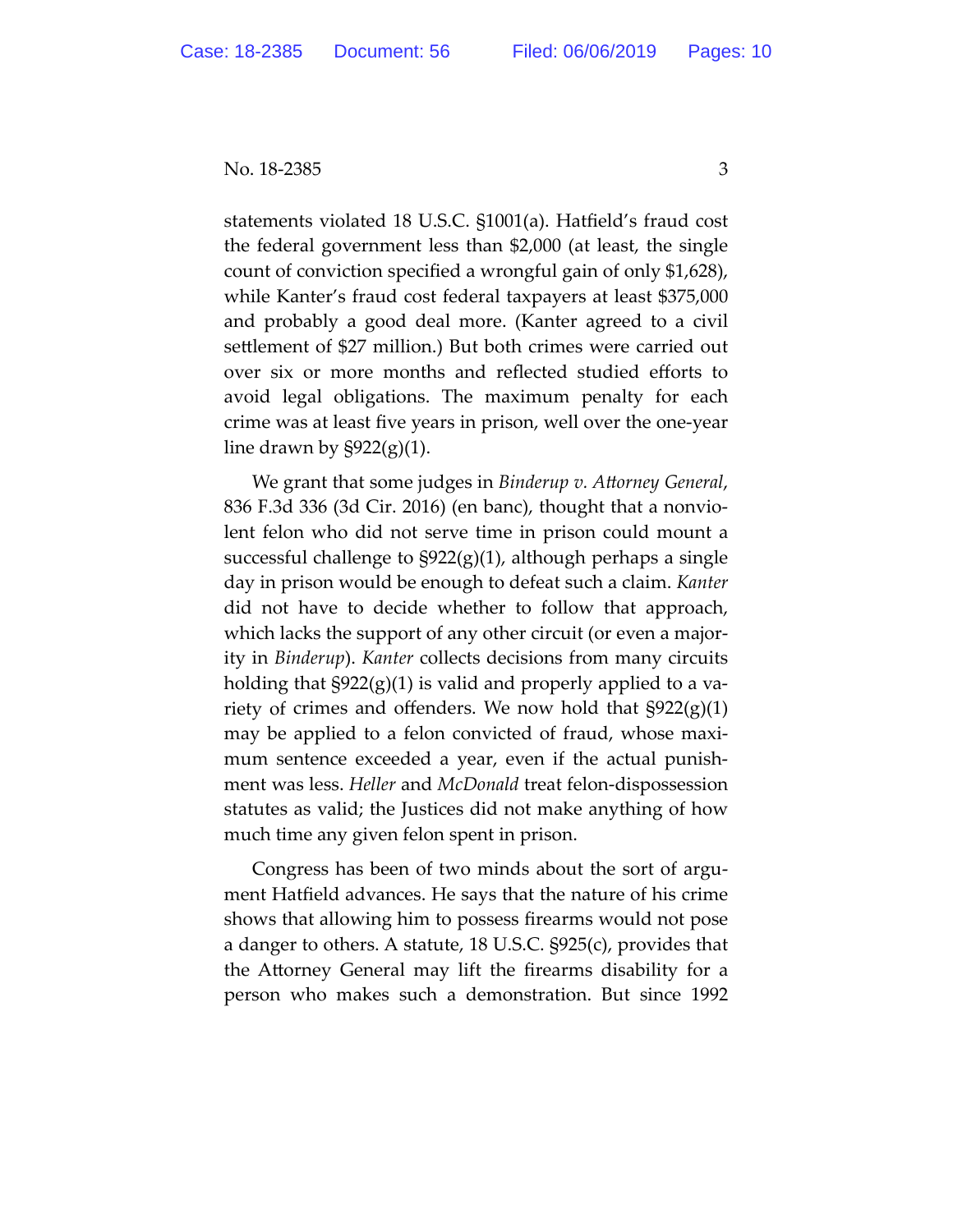4 No. 18‐2385

Congress has withheld funds to implement §925(c). See *United States v. Bean*, 537 U.S. 71 (2002). Hatfield maintains that this renders  $\S 922(g)(1)$  invalid. We rejected a similar argument in *Kanter*, and it is no stronger now.

Hatfield's premise—and the premise of  $\frac{925(c)}{c}$  is that it is possible to separate persons with felony convictions into two categories: dangerous and harmless. If that belief were supported by evidence, then the contention that failure to implement the statute creates a constitutional problem would have some oomph. If we could know reliably who *will be* "law‐abiding, responsible citizens" despite felony convictions, the Supreme Court might include them among those protected by the Second Amendment. But Hatfield's brief does not show or even contend that it is possible to predict a felon's future dangerousness.

Data show different propensities to commit crimes but do not supply any way to predict who will commit those crimes. A study recently released by the Sentencing Com‐ mission found that 64% of felons who committed violent crimes are arrested for renewed criminality following re‐ lease, while only 40% of those convicted of nonviolent offenses are caught committing crimes in the future. *Recidi‐ vism Among Federal Violent Offenders* 3 (Jan. 2019). So it is safe to say that Hatfield is less likely to commit new felonies than a person convicted of, say, bank robbery. Yet 40% is still a substantial recidivism rate, and without some way to know who will commit new crimes—and whether those crimes are likely to entail the threat or use of violence—it is not possible to declare that any particular felon could be entrusted with firearms. This may be why Congress withdrew funding from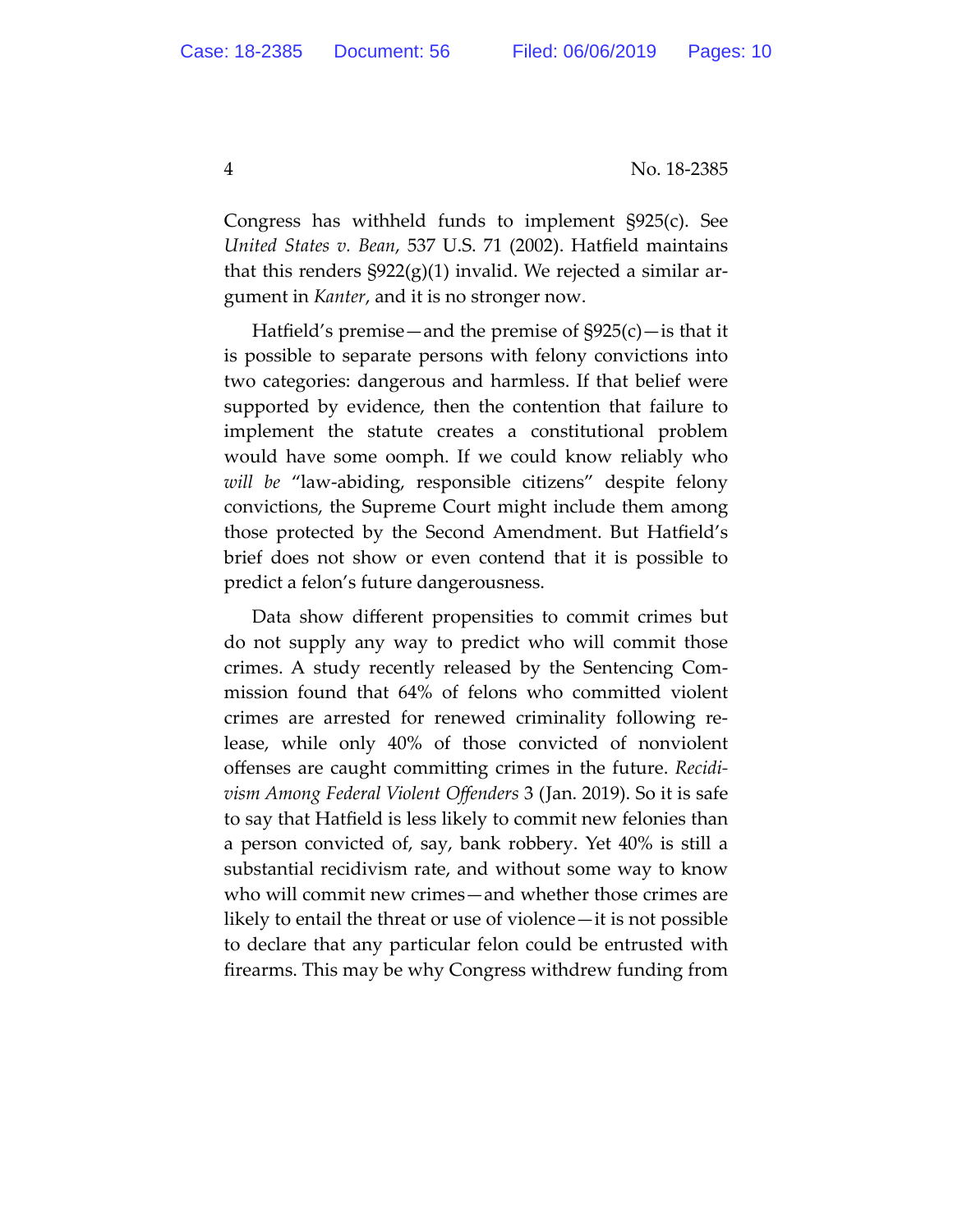the §925(c) program. No one wants to pay for a program that does not have a prospect of success.

Hatfield's brief in this court is data‐free. When asked at oral argument whether he knew of any study showing that it is possible to predict future dangerousness, Hatfield's law‐ yer said that he did not—and added that he had not looked for one. He insisted that the Attorney General bears the bur‐ den of proving that it is *not* possible to predict felons' future dangerousness. Lawyers love to play games with burden‐ shifting, but Hatfield's effort to avoid the subject is unavail‐ ing. He is the plaintiff, and plaintiffs bear the burden of pro‐ duction and the risk of non‐persuasion.

If the subject were something other than a felon‐ dispossession statute, the Attorney General would bear a burden of justification. Before concluding in *United States v. Skoien*, 614 F.3d 638 (7th Cir. 2010) (en banc), that 18 U.S.C.  $\S922(g)(9)$  is compatible with the Second Amendment, we considered data about the recidivism rates of persons within the scope of that paragraph. That was essential because  $\S 922(g)(9)$  bans the possession of firearms by persons convicted of domestic‐violence misdemeanors, a kind of offense that the Justices did not mention in *Heller* or *McDonald*. And we added in *Ezell v. Chicago*, 651 F.3d 684, 703 (7th Cir. 2011), that the government must demonstrate that regulatory measures not already approved by the Supreme Court are substantially related to an important goal. But  $\S 922(g)(1)$ deals with felonies, and someone who wants us to carve out particular felonies (or felons) from a category that the Su‐ preme Court has said is presumptively valid must supply an adequate basis for that distinction. Hatfield, who has not tried to show that it is possible to say whether he, and others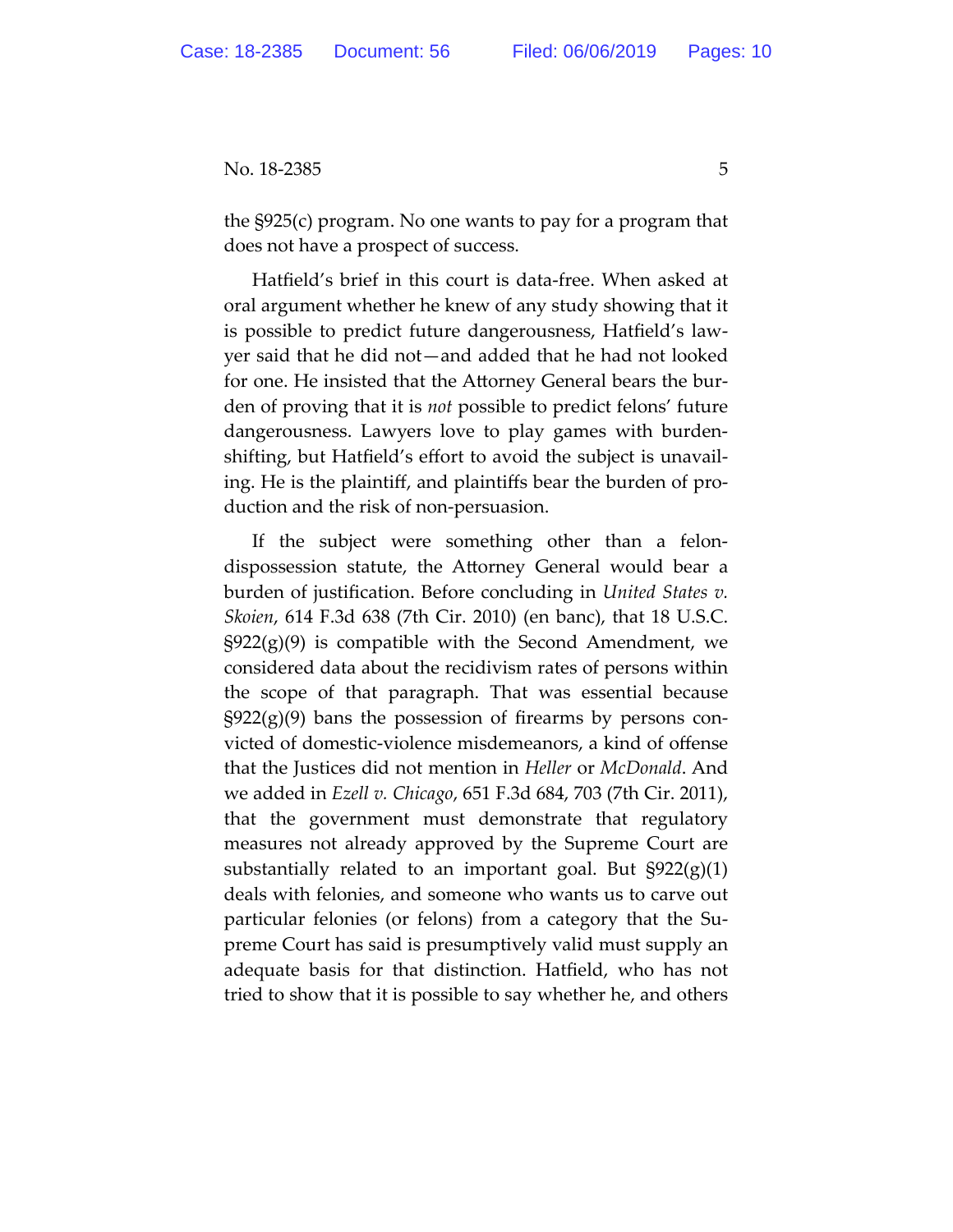6 No. 18‐2385

like him, are to a constitutionally dispositive degree less dangerous than other felons, must accept that the Supreme Court's norm applies to him. He is not entitled to possess firearms.

REVERSED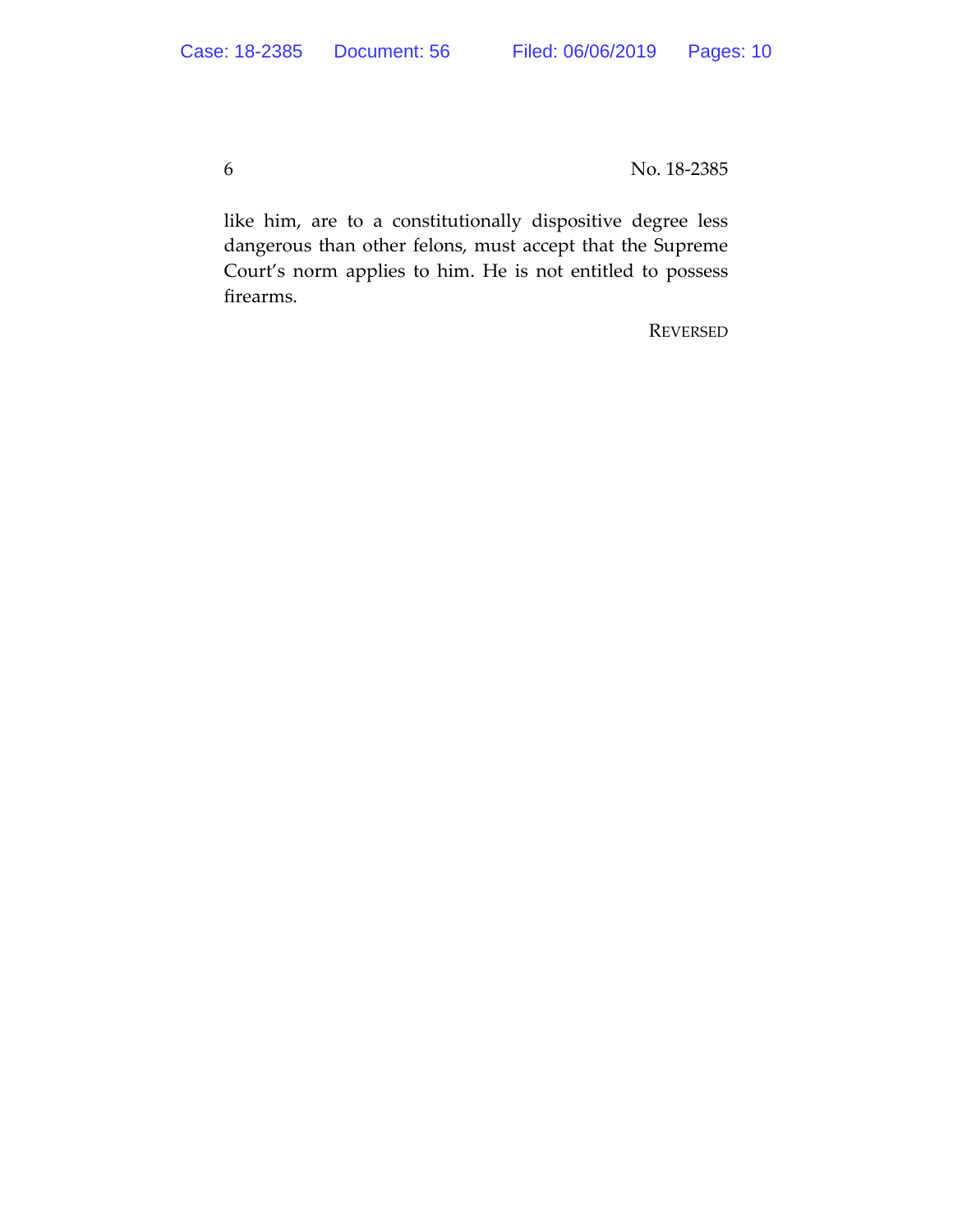SYKES, *Circuit Judge*, concurring in part and concurring in the judgment. This case is indistinguishable from *Kanter v. Barr*, 919 F.3d 437 (7th Cir. 2019), which rejected a Second Amendment challenge to 18 U.S.C.  $\S$  922(g)(1), the felondispossession statute, as applied to a person convicted of mail fraud, a nonviolent federal felony. Like Rickey Kanter, Larry Hatfield was convicted of a nonviolent fraud felony: making false statements to obtain federal benefits, 18 U.S.C.  $\S$  1001(a). He sued for relief from  $\S$  922(g)(1), raising a similar as-applied Second Amendment challenge. A district judge was persuaded and granted relief, but that was before our decision in *Kanter*.

In its first three paragraphs, the majority opinion succinctly explains why *Kanter* requires us to reverse. Majority Op. at pp. 1–3. I agree and would end the discussion there. But my colleagues go well beyond a straightforward application of *Kanter*, reading the Supreme Court's dicta in *District of Columbia v. Heller*, 554 U.S. 570, 626–27, n.26 (2008)—that the opinion should not be understood to cast doubt on "presumptively lawful regulatory measures" such as felondispossession laws—as lifting the government's burden of justification in as-applied challenges to  $\S 922(g)(1)$ , including as-applied challenges by persons convicted of nonviolent felonies.

That's incorrect under the law of this circuit. *Kanter* assumed that nonviolent felons are within the scope of the Second Amendment's protections and applied intermediate scrutiny, requiring the government to demonstrate that disarming someone like Rickey Kanter—a person convicted of a nonviolent fraud felony—is substantially related to an important public-safety interest. 919 F.3d at 447–50. Indeed,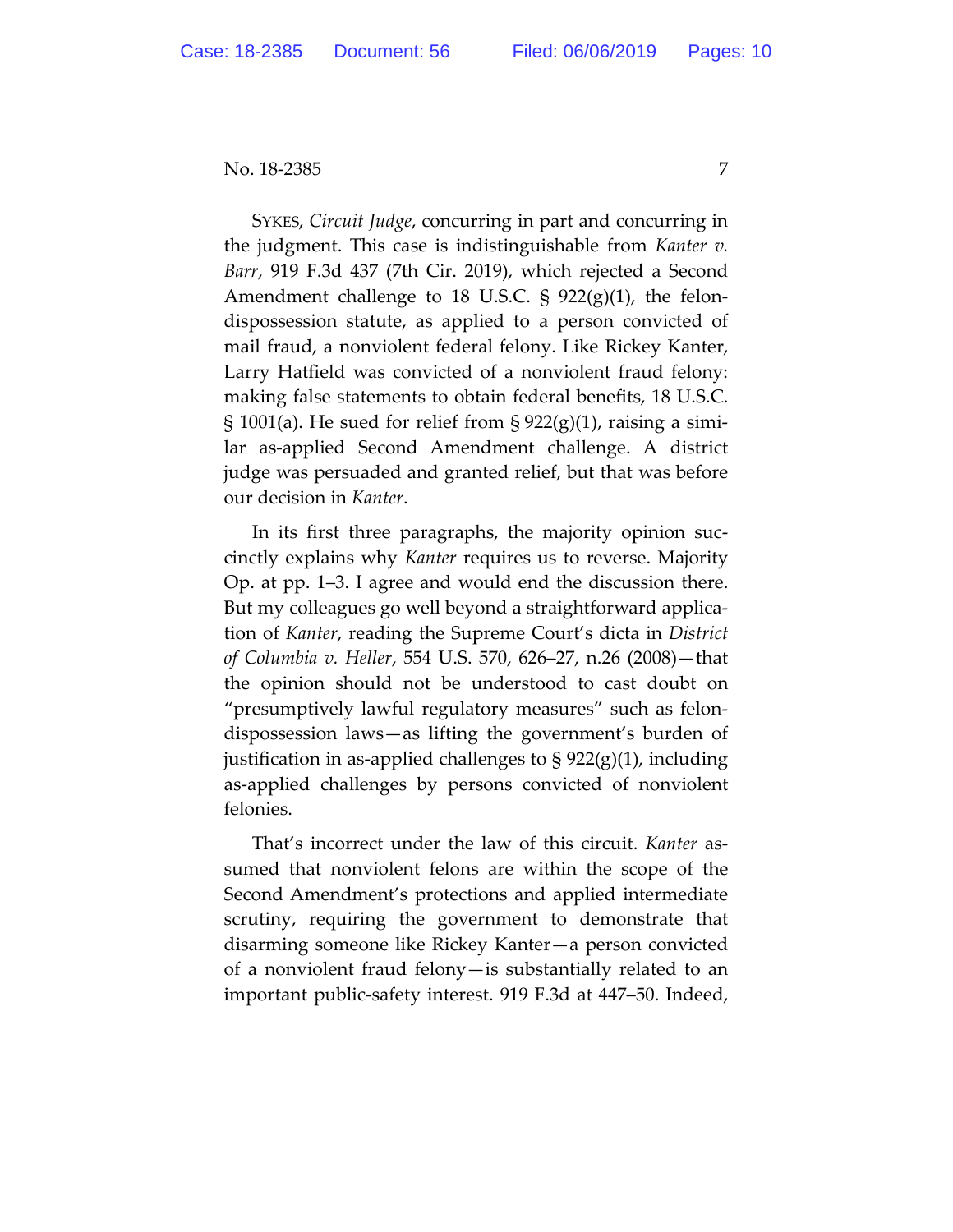8 No. 18-2385

*Kanter* explicitly held that "[t]he government has met its burden in this case." *Id.* at 448. That holding applies here because Hatfield too was convicted of a nonviolent fraud felony and his case is not meaningfully different. It's enough to say that and be done.

My colleagues go much further, departing from the law of this circuit and altering our framework for resolving Second Amendment challenges—the very framework *Kanter* faithfully applied. My colleagues hold that in an as-applied challenge to a felon-dispossession law, the plaintiff "bear[s] the burden of production and the risk of non-persuasion." Majority Op. at p. 5. That's precisely the opposite of the approach taken in *Kanter*—indeed, in all of our post-*Heller*  Second Amendment cases. 919 F.3d at 447–50; *see, e.g.*, *United States v. Meza–Rodriguez*, 798 F.3d 664, 672–73 (7th Cir. 2015); *Ezell v. City of Chicago*, 651 F.3d 684, 701–03 (7th Cir. 2011); *United States v. Yancey*, 621 F.3d 681, 683 (7th Cir. 2010); *United States v. Williams*, 616 F.3d 685, 692–93 (7th Cir. 2010); *United States v. Skoien*, 614 F.3d 638, 640 (7th Cir. 2010).

The majority takes this approach based on that nowfamous dicta from *Heller* about "presumptively lawful regulatory measures." But that passage was entirely unexplained and is hard to reconcile with the rest of the Court's opinion. At most (and most plausibly), the passing reference to the "presumptive" validity of felon-dispossession laws implies that § 922(g)(1) is not facially unconstitutional. To say that a law is "presumptively" valid leaves open the possibility of as-applied challenges, and the *Heller* dicta sheds no doctrinal light on how to deal with an as-applied challenge to a law prohibiting firearm possession. To date,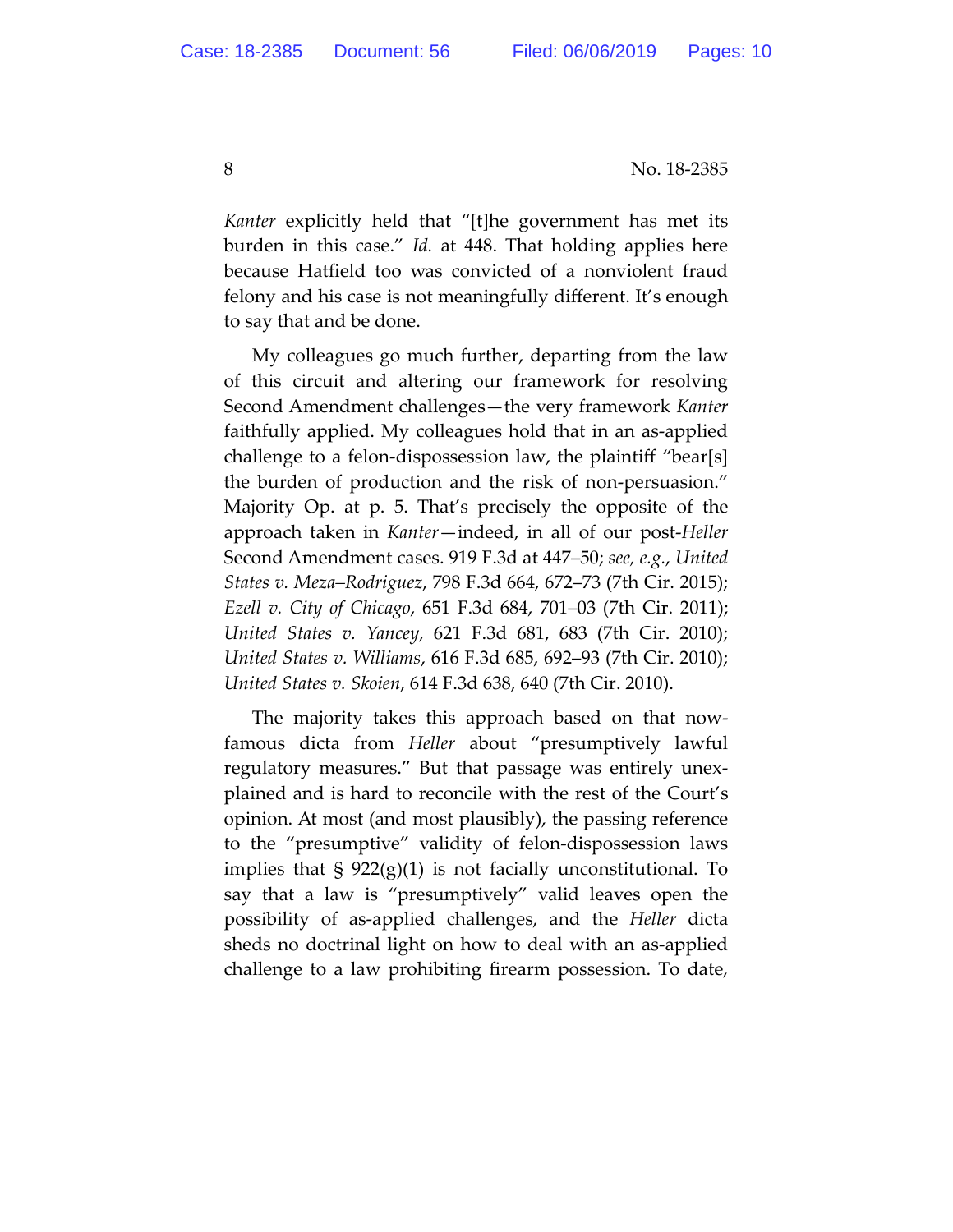that's how we've read this unelaborated language from *Heller*, as the cases I've just cited show.

I see no reason to change course. We haven't been asked to do so here. The government did not argue that Hatfield has the burden of production and risk of nonpersuasion. Rather, the government argued that (1) felons as a class are categorically outside the Second Amendment right; and (2) alternatively, it has satisfied its burden of justification under the intermediate standard of scrutiny. This way of framing the analysis is consistent with circuit law, as *Kanter* itself reflects. There the panel discussed but did not decide the step-one question and instead proceeded directly to step two, applying our established framework and rejecting the as-applied challenge under intermediate scrutiny.

We should simply apply *Kanter*'s holding without further comment. It's not necessary to say more. Breaking new doctrinal ground is especially unwarranted when the appeal is conclusively resolved by existing circuit precedent and no one has sought any change in circuit law. As it stands, most of the majority opinion—almost everything after the application of *Kanter*—essentially describes rational-basis review, which the Supreme Court has *expressly ruled out* in Second Amendment cases. *Heller*, 554 U.S. at 628 n.27 ("If all that was required to overcome the right to keep and bear arms was a rational basis, the Second Amendment would be redundant with the separate constitutional prohibitions on irrational laws, and would have no effect."). Whatever else we might attribute to *Heller*'s enigmatic dicta about "presumptively lawful" firearm regulations, we cannot read it to say something that directly contradicts the Court's clear and emphatic instruction that rational-basis review does not